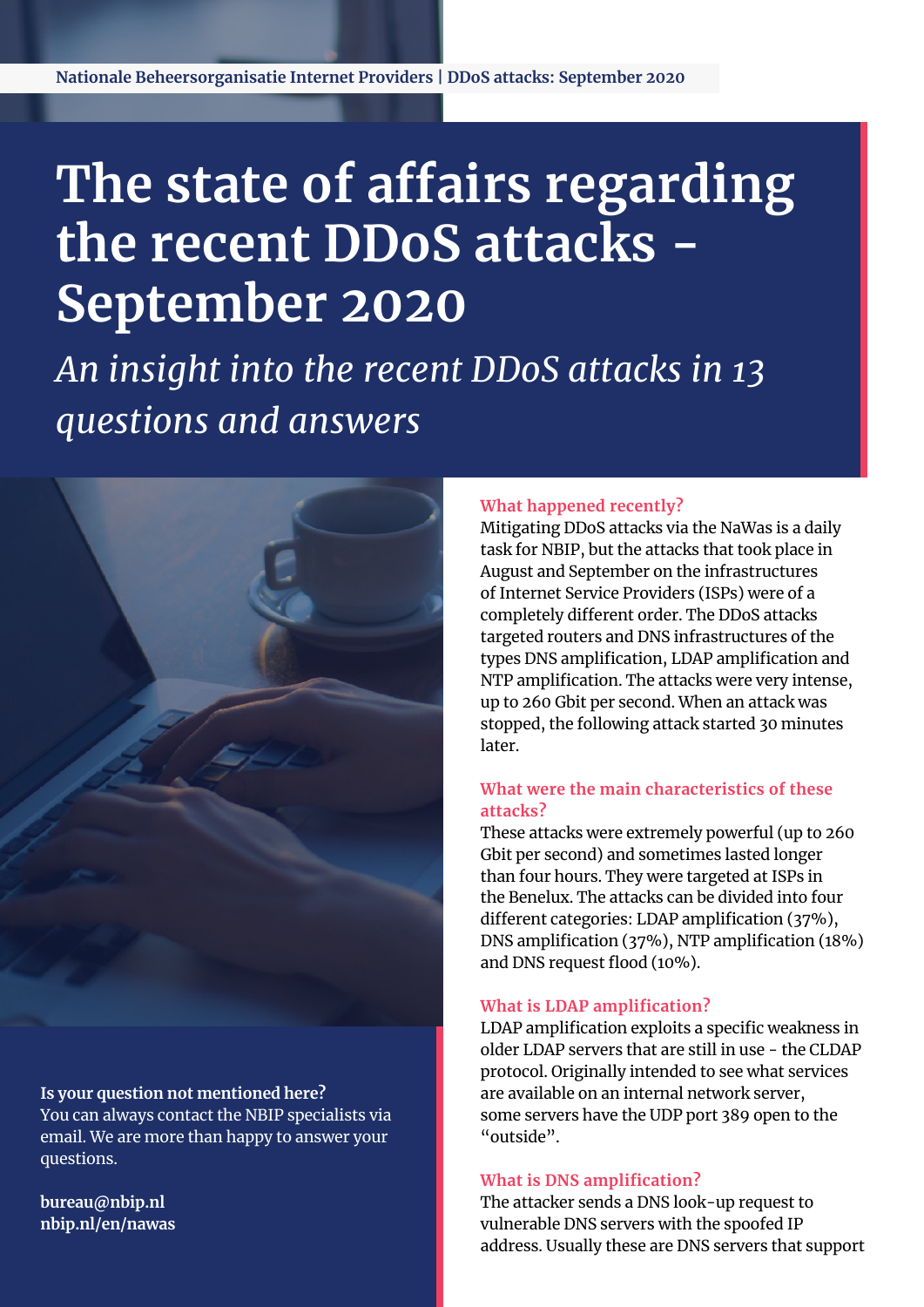#### **Nationale Beheersorganisatie Internet Providers | DDoS attacks: September 2020**

open recursive relay. The request is often passed on via a botnet so that the attack is bigger and better hidden. The DNS request is sent using the EDNS0 extension of the DNS protocol, which allows large DNS messages. The request can also abuse the cryptographic function of the DNS security extension (DNSSEC) to make the message larger.

#### **What is DNS request flood?**

This version of a UDP attack is one of the best known DDoS attacks. It specifically targets DNS servers to attack other web servers. It is also one of the most difficult attacks to detect and prevent. In order to carry out an attacker a large quantity of spoofed DNS request packets that look no different than real requests. These come from a very large number of IP addresses. This makes it impossible for the target server to distinguish between legitimate DNS requests and DNS requests that appear legitimate. The server gets overloaded trying to handle all requests - all bandwidth is consumed.

#### **What is NTP amplification?**

NTP amplification is a type of DDoS attack in which the attacker uses publicly accessible Network Time Protocol servers to bombard the target server with UDP traffic. NTP is one of the oldest network protocols and is used by connected devices to synchronize their clock. Older versions of NTP support a monitoring service that allows administrators to do a traffic count. This command is called monlist and it sends the requester a list of the last 600 hosts that have connected to the server. Since the sender is spoofed, the target of the attack will have to process an enormous amount of data.

## **Which Internet service providers were affected?**

The DDoS attacks were targeted, amongst others, at Caiway. On Tuesday the 1st of September, the provider suffered a major DDoS attack. On Tuesday afternoon, there was also a major attack on Signet. Signet also manages the infrastructure for TransIP and their customers also suffered disruptions as a result of that attack. The forum of the Belgian ISP EDPNet even talks about attacks up to 200 Gbit/s. This provider has had DDoS attacks for five consecutive days.

# **Were Internet Service Providers outside the Benelux affected as well?**

Companies outside the Benelux were also attacked and had to deal with failure of Internet services.



NaWas was able to connect several new participants in a short period of time to combat DDoS and make the Internet more secure. Recently, NaWas expanded its presence to London at the London Internet Exchange (LINX), Italy with the connection of IT.Gate on Top-IX and the Vienna Internet Exchange (VIX).

## **Who is behind these DDoS attacks?**

It is difficult to determine exactly who the attackers are. The profile of the attackers varies from script kiddies to countries that want to disrupt something with a DDoS attack.

## **What is the motive for a DDoS attack?**

Attackers can have different motives. A DDoS attack may be intended to make an organization's website inaccessible, for example. In some cases, young people organize a DDoS attack purely out of enjoyment.

## **How to avoid a DDoS attack?**

It is almost impossible for an individual company to avoid a DDoS attack. Avoiding a DDoS attack requires a solid infrastructure that costs a lot of money. By combining forces and expertise NBIP offers the NaWas to which internet service providers can connect. The NaWas is capable of separating 'right' and 'wrong' internet traffic. It sometimes happens that cyber criminals approach companies and say that they will stop a DDoS attack for a fee. NBIP always advises not to pay. Choosing NBIP's NaWas is a better solution. If your company is the victim of a DDoS attack, NBIP always advises to report it to the police. If organizations are members of the NaWas, NBIP makes a joint report on behalf of its participants.